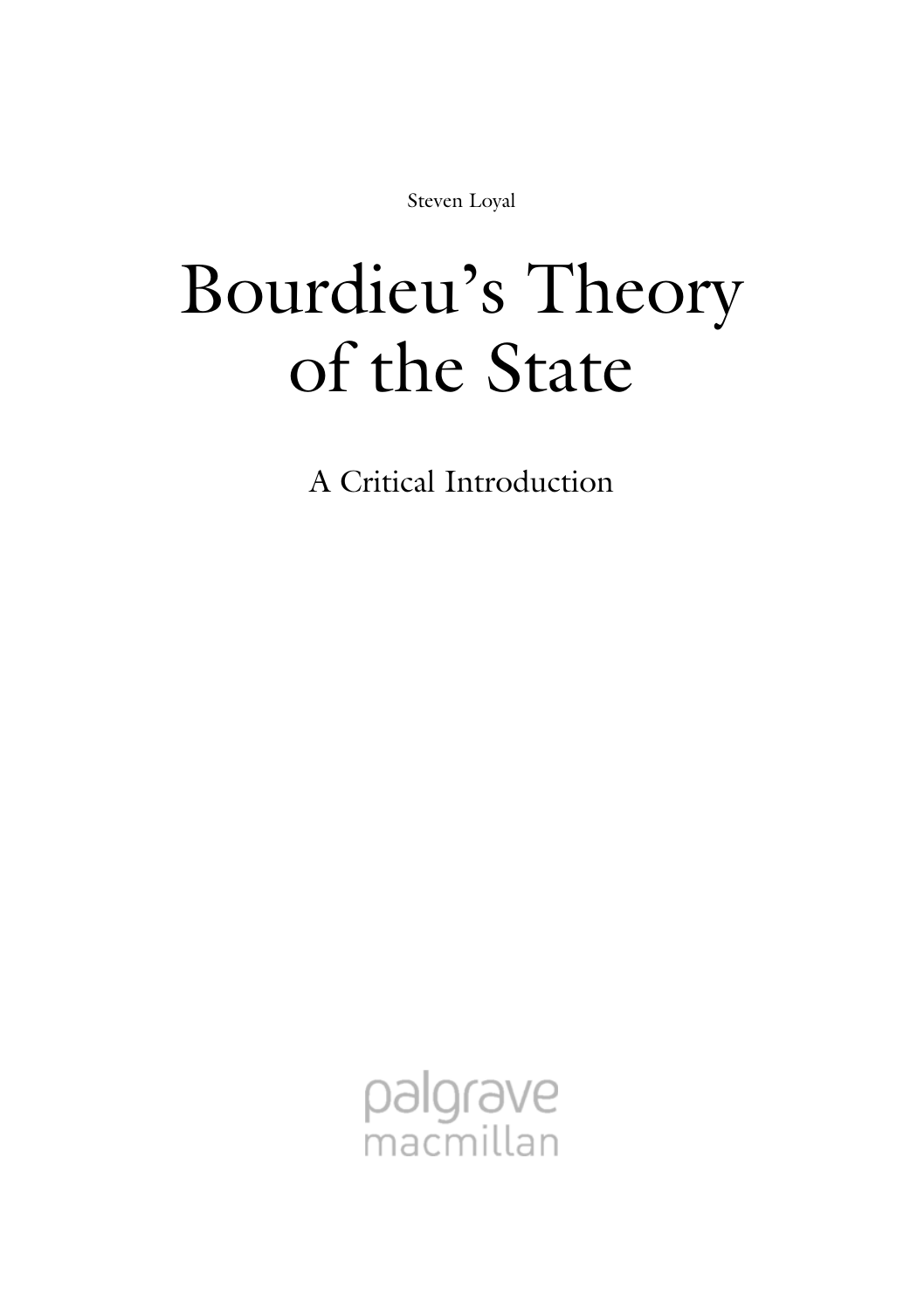the state is sidestepped'.<sup>[16](#page-1-0)</sup> Although he disagrees with this restricted form of functionalism, this does not mean Bourdieu eschews a view of the state as fulfilling some of the functions that Marxists ascribe to it, such as the production of consent. However, the question of whether the state has autonomy pursued by Miliband and Poulantzas, for example, is deemed a false one, this is rather an empirical question: 'instead of asking whether the state is dependent or independent, you examine the historical genesis of a policy, how this happened, how a regulation, decision or a measure was arrived at, etc. You then discover right away that the academic *Streit* [dispute] between dependence and independence has no meaning, that it is impossible to give a response that is valid for all circumstances'.<sup>[17](#page-1-1)</sup> As we shall see, Bourdieu intends to by-pass this dilemma, as well as the Weberian view of the absolute autonomy of the state, with his view of the state as a bureaucratic field, which like all fields is semi-autonomous with its own specific logic, state capital and normative dimension.

In addition, although Marxists allocate a prominent role to ideology for maintaining the social order, and reproducing the *status quo*, this, for Bourdieu, either presupposes a Cartesian focus on individuals' and their consciousness $^{18}$  $^{18}$  $^{18}$  or depends on a base superstructure model where the ideological superstructure is determined by an economic base. Such a view needs to be rejected, or at least reversed so that the symbolic realm predominates.<sup>19</sup>

## WEBER'<sup>S</sup> THEORY OF THE STATE

Weber's discussion of the state is in some ways more systematic and developed than Marx's, yet it nevertheless remains incomplete and inconsistent. Drawing heavily on the Staatstheorie of Jellinek, Treitschke, Gottle and

<span id="page-1-0"></span><sup>16</sup> Bourdieu, On the State, p. 5.

<span id="page-1-2"></span><sup>18</sup> Bourdieu, Pierre and Eagleton, Terry. 'Doxa and the Common Life (In Conversation Pierre Bourdieu and Terry Eagleton' New Left Review. 191. 1992, p. 113).

<span id="page-1-3"></span><sup>19</sup> Bourdieu writes: 'forms of domination, which a certain philosophical tradition calls symbolic, are so fundamental that I find myself wondering whether a social order could function, even in its economic foundations, without these forms of domination. In other words the old model of infrastructure and superstructure ... must be rejected, or, if you insist on keeping it, must at least be turned upside down' Bourdieu, On the State, p. 161.

<span id="page-1-1"></span> $17$  [Ibid.](#page-1-0), p. 112.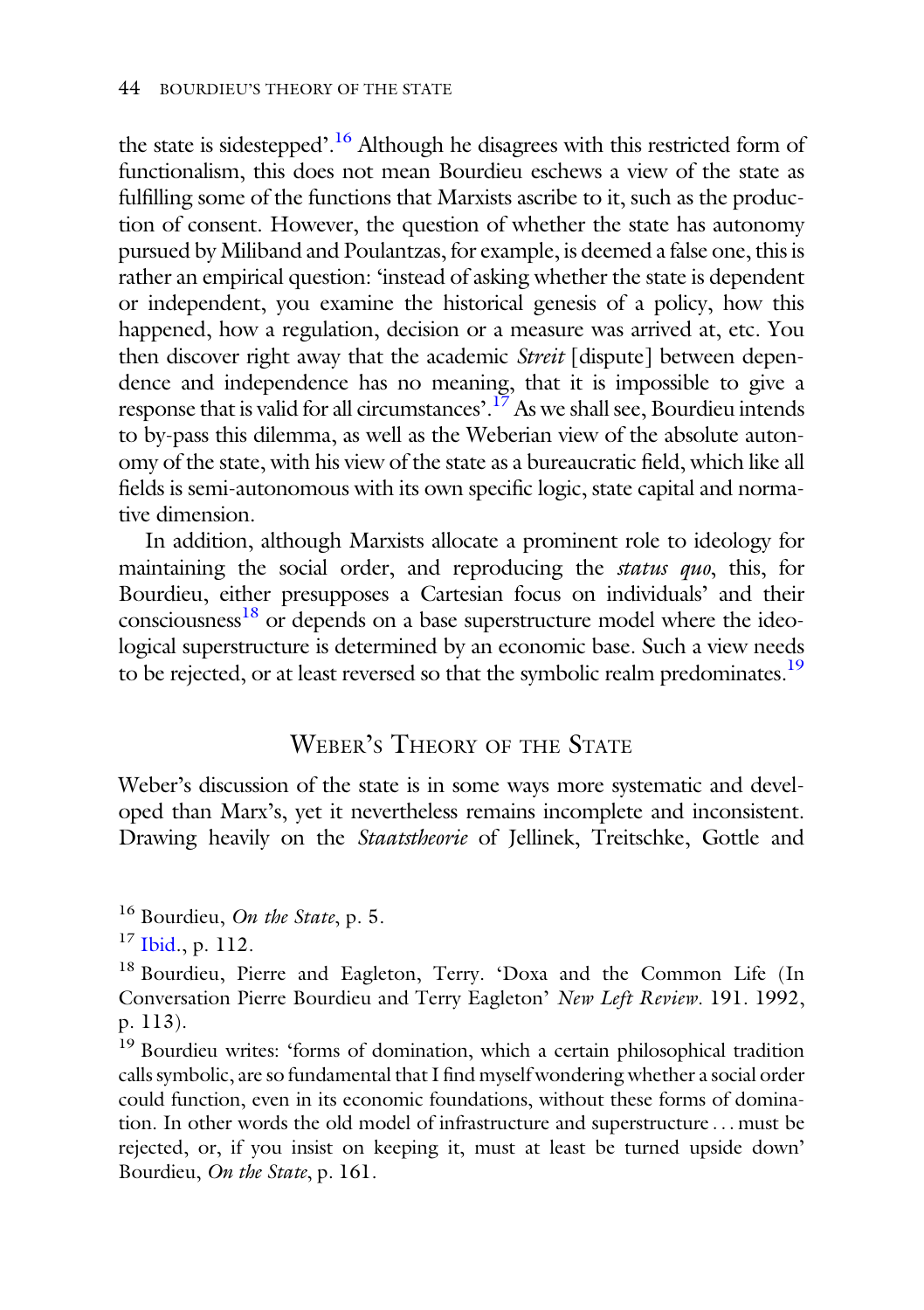Rathenau, the state emphatically occupies a more central place in his thought than that of Marx. Yet, like Marx, in his early writings at least, the material backdrop is the Prussian state, though in this instance interpreted through Weber's distinctive liberal-nationalist worldview.

Rather than talking about the state per  $se$ , Weber discusses many different forms of state – a 'robber state', a 'welfare state', a 'constitutional state', a 'culture state' and even a 'patrimonial state'.<sup>[20](#page-2-0)</sup> There are also subsequent changes of emphasis and criteria delimiting the state in his writings – from emphasising its monopoly of physical force, rulership and legitimacy, to the state as a machine following a process of occidental rationalisation, to the state as a producer of value ideas, a legal order or rational bureaucratic enterprise.[21](#page-2-1) Weber therefore not only describes the state as a locus of physical force but also its political, institutional and organisational nature, encompassing legitimation, administrative staff and social order, in addition to seeing it as the 'most constitutive element in all cultural life'.<sup>[22](#page-2-2)</sup> Given this plethora of functions and activities,<sup>[23](#page-2-3)</sup> it is difficult for Weber to provide a clear-cut definition of the state, since there are few activities that the state has not been involved in. Nevertheless, what remains consistent in his discussions of the state is that it is primarily a relationship of force and rule of material and ideal interests.  $24$  Power  $(Macht)$  – the ability to impose one's will despite opposition from others and to use one's organisational might to control the action of others – and

<span id="page-2-1"></span><sup>21</sup> Anter, Andreas. Max Weber's Theory of the State: Origins, Structure, Significance. London: Palgrave, MacMillan, 2014.

<span id="page-2-0"></span><sup>&</sup>lt;sup>20</sup> Weber, Max. Economy and Society: An Outline of Interpretive Sociology. 2nd ed. Edited by Guenther Roth. Berkeley, CA: University of California Press, 1978. Volume II, p. 902, 106.

<span id="page-2-2"></span><sup>22</sup> Weber, Max 'The objectivity of knowledge in social science and social policy' in Sam Whimster (ed.) The Essential Weber. London: Routledge, p. 371.

<span id="page-2-3"></span><sup>23</sup> M. Weber, Economy and Society, p. 54. In his lecture on 'Politics as a vocation' he adds: 'There is hardly a task which has not been undertaken by some political association at some time or other, but equally there is no task of which it could be said that it is always, far less exclusively, the preserve of those associations which are defined as political (in today's language: states) or which were the historical predecessors of the modern state'. Weber, Max. 1919 'Politics as a vocation' in Max Weber: Political Writings. Edited by Peter Lassman. Cambridge: Cambridge University Press, 1994, p. 310.

<span id="page-2-4"></span><sup>&</sup>lt;sup>24</sup> Anter, Max Weber's Theory of the State, p. 46.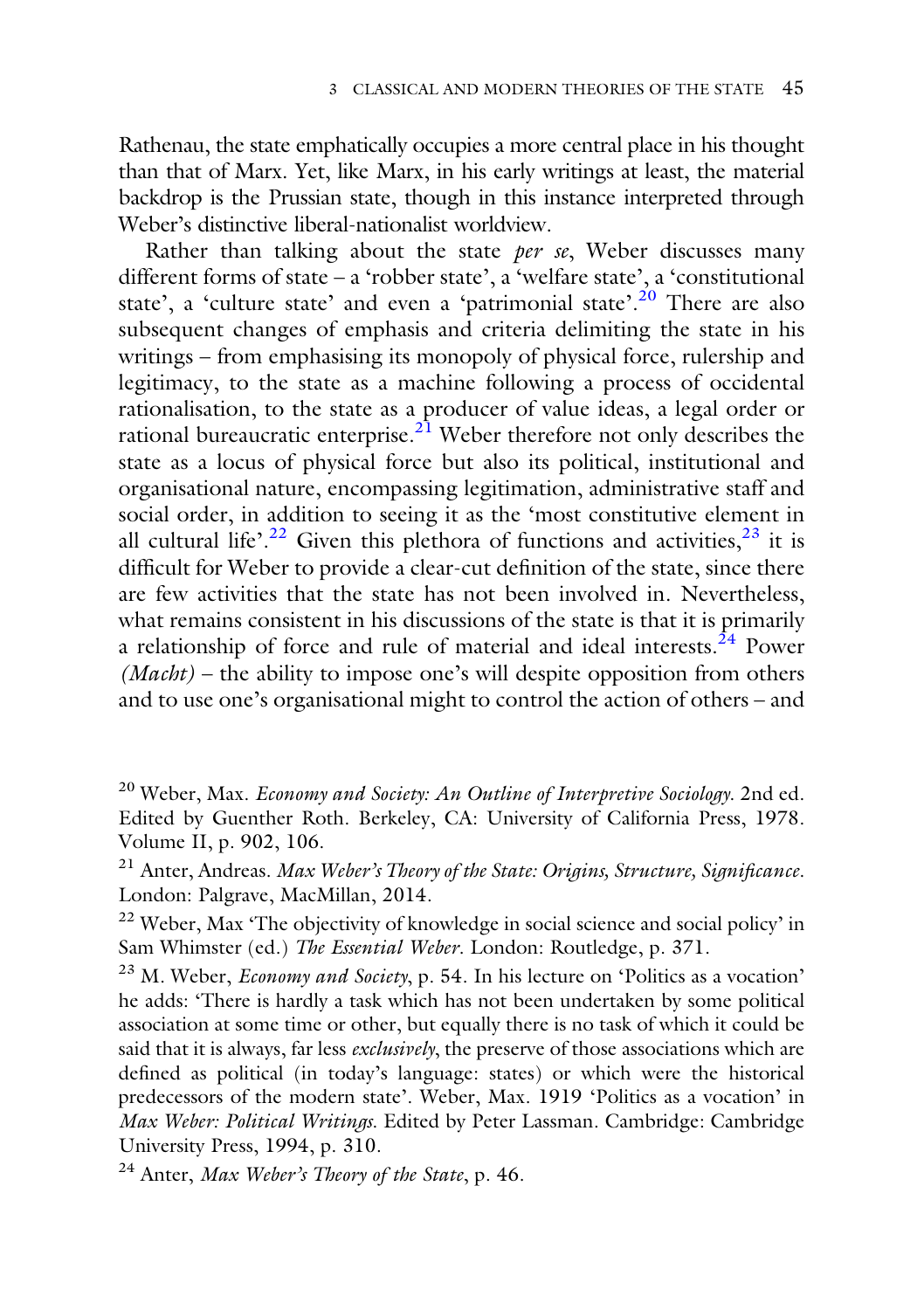Herrschaft combine so that states are intrinsically connected with domination. For Weber, these historically shifting forms of domination tend to persist, structurally crystallising around the economic, cultural and political dimensions of the social world. Hierarchical forms of social stratification are expressed in the interdependent conflicts of class, status and party. The manner in which states have acquired obedience thereby constitutes a central concern in his writings.

The multiplicity and changing nature of the ends of the state implies that the state can only be defined as a concept in terms of its means, eschewing a systematic outline of its aims and ends other than those broadly political and cultural, and tied to the maintenance of social order. These means primarily entail violence employed within a territory:

In the last analysis the modern state can only be defined sociologically in terms of a specific means (Mittel) which is peculiar to the state, as it is to all other political associations, namely physical violence (Gewaltsamkeit). "Every state is founded on force (Gewalt)", as Trotsky once said at Brest-Litovsk . . . we have to say that a state is that human community which (successfully) lays claim to the monopoly of legitimate physical violence within a certain territory.<sup>25</sup>

This is an *ideal type* definition that involves distilling what states share in common. Although violence and force is not the only means employed by the state, it is the means *specific* to the state and it alone possessed the *right* or claimed the *legitimacy* to use physical violence. As he notes in another definition given in Economy and Society: 'the claim of the modern state to monopolize the use of force is as essential to it as its character of compulsory jurisdiction and of continuous operation'. [26](#page-3-1) Such a monopoly remained absent during the Middle Ages. Monopolisation of force entailed the development of sovereignty, as two sides of the same coin.<sup>[27](#page-3-2)</sup> In parallel with the development of capitalist enterprise via the expropriation of independent producers, the modern state is 'set in motion

<span id="page-3-0"></span> $^{25}$  [Ibid.](#page-2-4), pp. 310–311.

<span id="page-3-1"></span><sup>26</sup> Weber, Economy and Society, p. 56.

<span id="page-3-2"></span><sup>&</sup>lt;sup>27</sup> As Anter argues, Weber: 'interprets and assesses the emergence of the modern state as a process of centralization, monopolization and statalisation, of ordering functions that had hitherto been exercised by decentralized instances' Anter, Weber's Theory of the State, p. 16.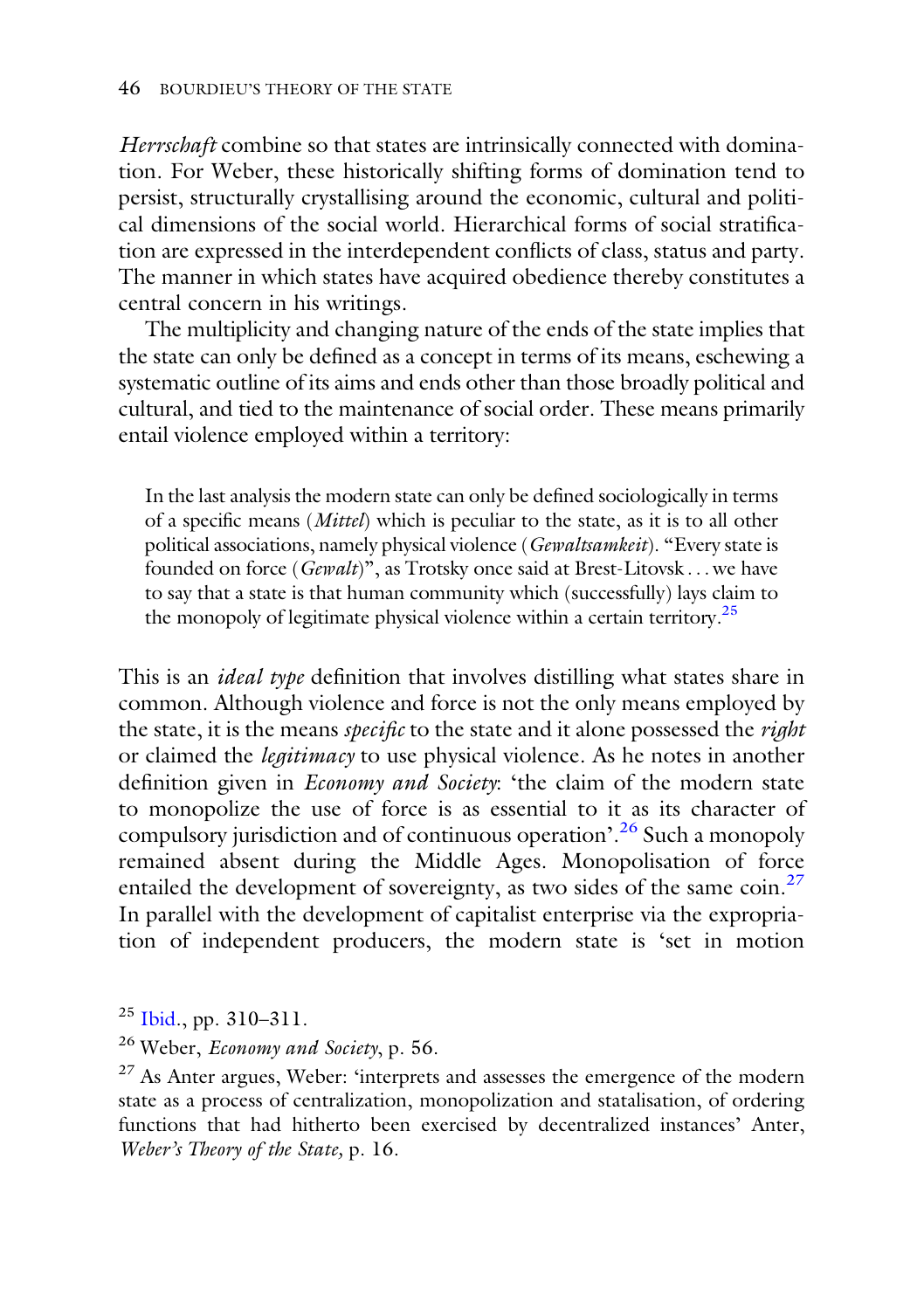everywhere by a decision of the prince to dispossess the independent "private" bearers of administrative power who exist alongside him'.<sup>[28](#page-4-0)</sup> It is by dispossessing those who formerly owned the means of administration and means for war – 'the estates' – that the modern state comes into existence: 'thus in today's "state" (and this is fundamental to the concept), the separation of the material means of administration from the administrative staff, the officials and the employees of the administration, has been rigorously enforced'.<sup>[29](#page-4-1)</sup> Later, the prince is replaced by party leaders so that there occurs an expropriation of the political expropriator in which party leaders, through usurpation or election, gain command of the political administration and derive their legitimacy 'from the will of the ruled'.

In order to carry out organised rule, the state requires an administrative apparatus and administrative staff, and the material means of administration. Hence, in addition to force and rule, the modern state is able to claim a monopoly of legitimate violence with the aid of a regularised administrative staff, as well as a paid army, over a delimited territorial area.

This allows Weber to give a compound definition of the state:

the modern state is an institutional association of rule (Herrschaftsverband) which has successfully established the monopoly of physical violence as a means of rule within a territory, for which purpose it unites in the hands of its leaders the material means of operation, having expropriated all those functionaries of "estates" who previously had command over these things in their own right, and has put itself, in the person of its highest embodiment, in their place. $30$ 

Within a process of political expropriation led by monarchs, there emerged in the West, professional full-time functionaries who, as either prebendaries (bureaucrats provided a living) or salaried officials, singularly and exclusively served the prince within the context of their political struggles within dynastic political formations. This provided them both a material living, but more importantly, also gave them 'an ideal content for their

<span id="page-4-2"></span><span id="page-4-1"></span><span id="page-4-0"></span><sup>28</sup> Weber, Politics as a vocation, p. 315.  $29$  [Ibid.](#page-4-0)  $30$  [Ibid.](#page-4-0), p. 316.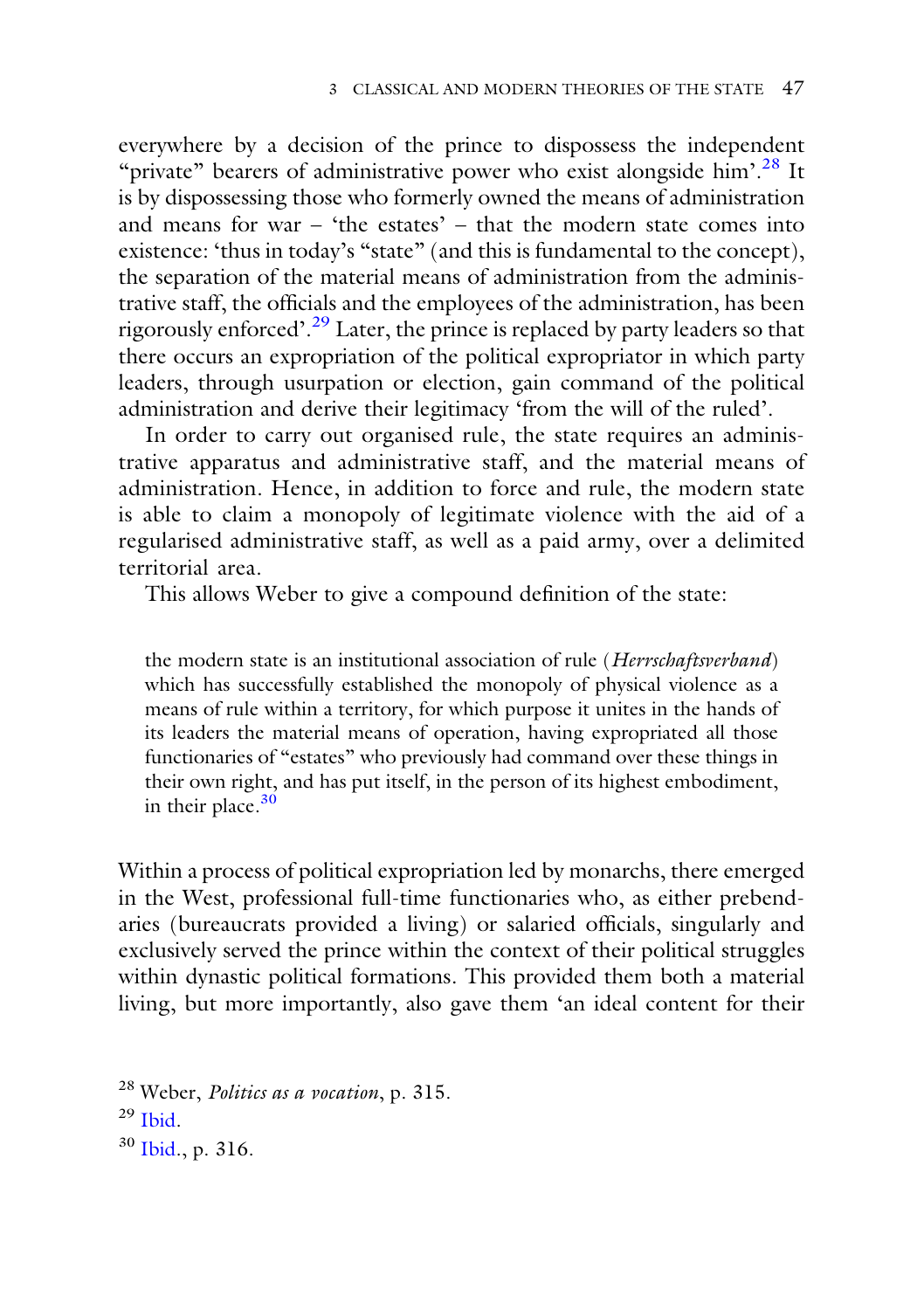own lives',<sup>[31](#page-5-0)</sup> an inner meaning and purpose and devotion so that they lived not so much *from* politics but, *for* politics.

In a context where princes were first and foremost knights who fought rather than specialists in rule, and where the refinement of legal processes necessitated the work of trained lawyers, specialist functionaries became increasingly demanded. In these areas, specialised officialdom became the norm in the more advanced states in the West by the 16th century. The recruitment of professional officials by princes took place in a context of power struggles with estates in which the prince drew upon politically usable but unstable strata not belonging to the estates, including: a celibate literate clergy, who 'stood outside the machinations of normal political and economic interests';<sup>[32](#page-5-1)</sup> men of letters with a humanist education; courtly nobility; and jurists with a university training. As Weber notes in relation to the latter: 'There is no clearer evidence of the powerful long-term effects of Roman law, as transformed by the late Roman bureaucratic state, than the fact that trained jurists were the main bearers everywhere of the revolutionary transformation of the conduct and the organization (Betrieb) of politics, in the sense of developing it in the direction of the rational state<sup>5</sup>.<sup>[33](#page-5-2)</sup> The professions to which members of the French assembly belonged contained few bourgeois entrepreneurs or proletarians but masses of jurists. The modern state advocate and modern democracy therefore 'belong together'. In terms of their 'true calling', officials, unlike political leaders do not engage in politics or fight, but impartially administer. This process has led to the growth of a modern officialdom: a body of technically qualified, specialised, intellectual workers who had undergone long years of training and preparation for their role and who embodied a sense of honour prioritizing integrity.

States are for Weber, relationships of rule (*Herrschaft*) with one group of human beings ruling over another, dominant and dominated. For Weber, domination 'as the probability that certain specific commands (or all commands) will be obeyed by a given group of persons' also entails that 'every genuine form of domination implies a minimum of voluntary

<span id="page-5-2"></span><span id="page-5-1"></span><span id="page-5-0"></span> $31$  [Ibid.](#page-4-0) <sup>32</sup> [Ibid.](#page-4-0), p. 327. <sup>33</sup> [Ibid.](#page-4-0), p. 328.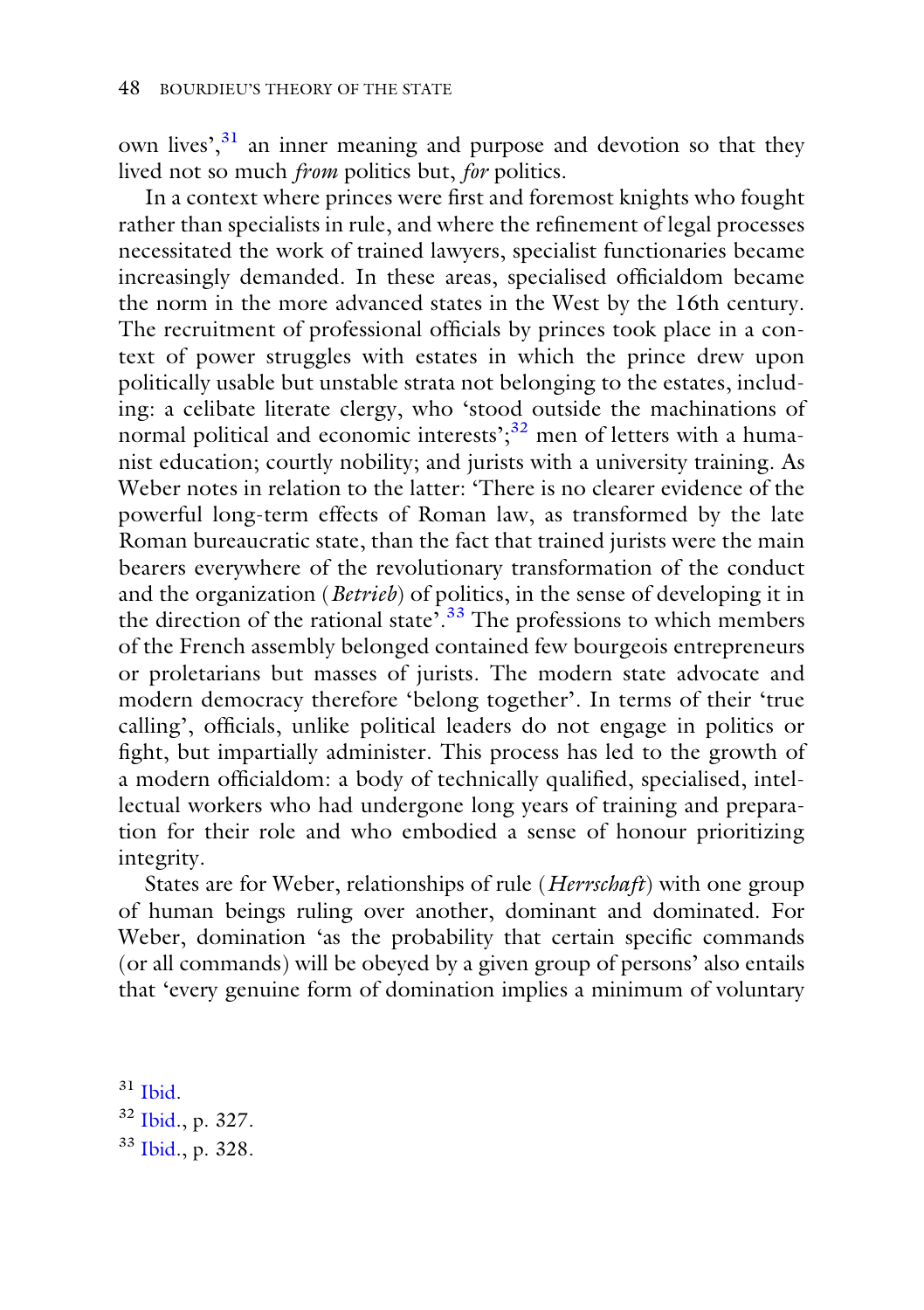compliance, that is, an *interest* (based on ulterior motives or genuine acceptance) in obedience'.<sup>[34](#page-6-0)</sup> In such a context: 'For the state to remain in existence, those who are ruled must submit to the authority claimed by whoever rules at any given time'.<sup>[35](#page-6-1)</sup> Three grounds underpin this submission to authority through legitimation: 'traditional rule' exercised by the patriarch or prince of old, drawing on the authority of the past or of custom; 'charismatic rule' based on the 'the gift of grace', which refers to devotion, belief and trust in the exceptional leadership qualities and charisma of an individual – a prophet, a chosen war-lord or a great demagogue; and 'legal rule' through belief in the validity of statutes and juridical 'competence' deriving from rational rules. This is the rule exer-cised by the bureaucracy as the 'modern servant of the state'.<sup>[36](#page-6-2)</sup> Individuals submit to the state not only because of fears of revenge from magical or real powers – but also of hopes – rewards in this life or the next, which dispose individuals to obey rulers.

Two additional features of Weber's theory of the state which are often overlooked need to be mentioned. First, Weber had defined the secular power of the state's monopoly of force in relation to the 'hierocratic' spiritual domination and monopoly of the church, 'which enforces its order through psychic coercion by distributing or denying religious benefits ("hierocratic coercion"). The monopolization of spiritual salvation and the role of religion are highly significant in terms of complementing the monopolization of physical force<sup>7</sup>.<sup>[37](#page-6-3)</sup> Second, the three 'internal' forms of legitimacy and their corresponding organisational forms of domination are supplemented with a discussion of geopolitics, imperialism and nationalism. For Weber, a state's position of power prestige – based on nationalism and imperialism – in the geopolitical context is important for securing legitimacy within the state. As Collins notes: 'The legitimacy of state rulers and the state's tendency toward imperialist expansion are reciprocally related. A theory of imperialism is an integral part of a theory

<span id="page-6-0"></span><sup>34</sup> Weber, Economy and Society, p. 212.

<span id="page-6-1"></span><sup>35</sup> [Ibid.](#page-6-0), p. 311.

<span id="page-6-2"></span><sup>36</sup> These constitute three ideal types of rule rarely found as pure forms in reality but, rather in their admixture.

<span id="page-6-3"></span><sup>37</sup> See Turner, Bryan. Religion and Modern Society. Cambridge: Cambridge University Press. 2011.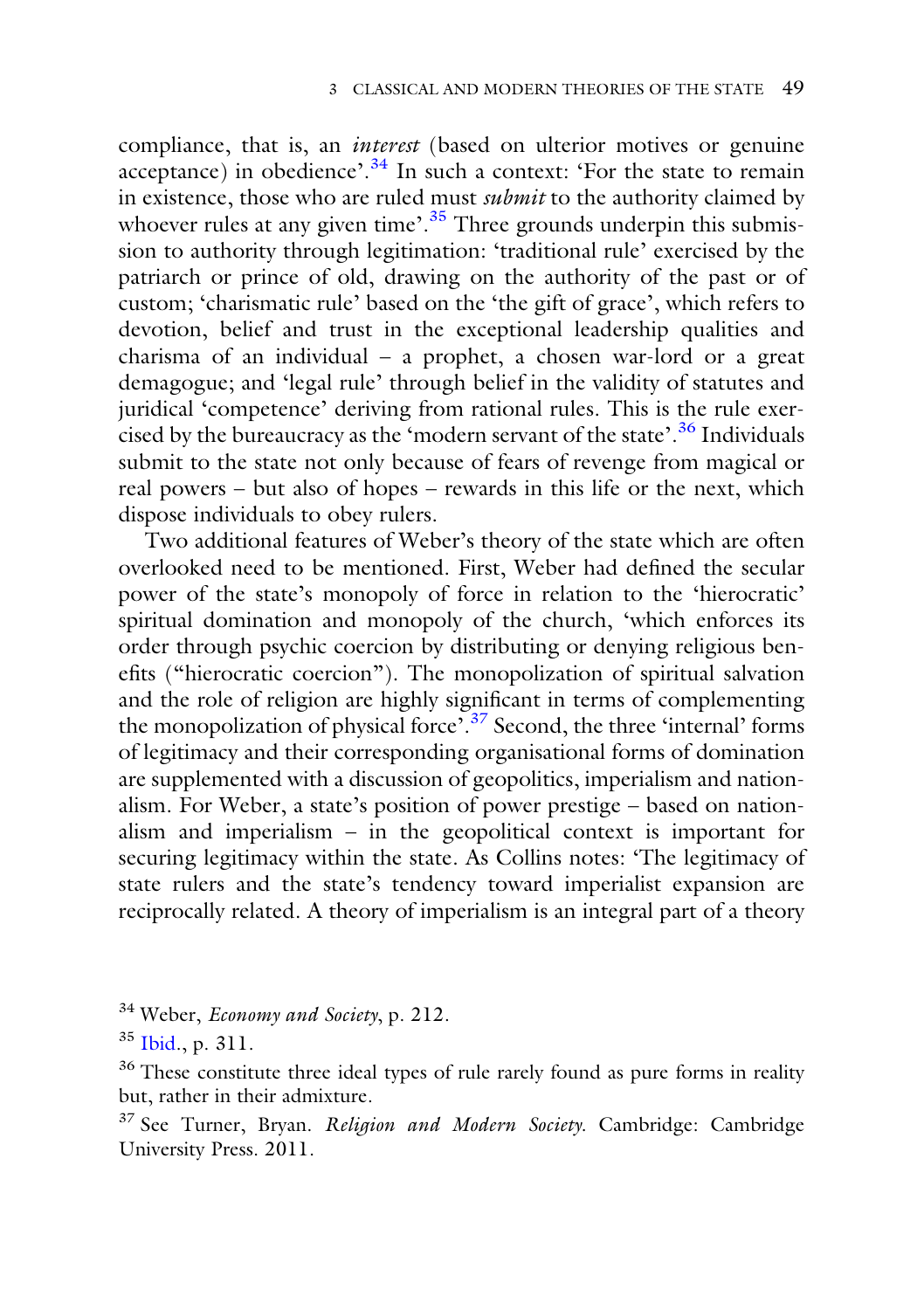of domestic legitimacy and domestic political domination and vice versa'.<sup>[38](#page-7-0)</sup> The groups who fight within the state for this power and legitimacy are differentiated according to class, status and party.

Many modern writers including Mann,  $39^{39}$  $39^{39}$  Poggi,  $40^{40}$  $40^{40}$  Skocpol<sup>[41](#page-7-3)</sup> and  $Tilly<sup>42</sup>$  $Tilly<sup>42</sup>$  $Tilly<sup>42</sup>$  have drawn sparingly upon Weber's theory of the state as an organisational form. Here administrative, legal, extractive and coercive forms constitute core features of the state that operate in transnational contexts. Skocpol defines the state as 'a set of administrative, policing and military organisations headed and more or less well coordinated by an executive authority'.<sup>[43](#page-7-5)</sup> This is 'an autonomous structure – a structure with a logic and interests of its own'. Mann refers to his own approach as 'Institutional statism'.<sup>[44](#page-7-6)</sup> Despite the diversity of their viewpoints and theoretical differences, these writers have been dubbed 'organizational materialists'.<sup>[45](#page-7-7)</sup> A fundamental thesis deriving from their work is that when pursuing political objectives, state managers are self-interested maximisers whose main interests is to enhance their own institutional power, prestige and wealth. Thus, 'organizational realists view states not only as decision-making organizations but also as autonomous

<span id="page-7-0"></span><sup>38</sup> Collins, Randall. Weberian Sociological Theory. Cambridge: Cambridge University Press, pp. 146–147.

<span id="page-7-1"></span><sup>39</sup> Michael, Mann. The Sources of Social Power: Volume 1, A History of Power from the Beginning to AD 1760: V. 1. 1st ed. Cambridge: Cambridge University Press, 1986; Mann, Michael. The Sources of Social Power: Volume 2, the Rise of Classes and Nation-States, 1760–1914. 2nd ed. Cambridge: Cambridge University Press, 2012.

<span id="page-7-2"></span> $40$  Poggi, Gianfranco. The State, its Nature, Development and Prospects, Stanford: Stanford University Press, 1990.

<span id="page-7-3"></span><sup>41</sup> Skocpol, Theda. States and Social Revolutions. Cambridge: Cambridge University Press, 1979; Evans, Peter, Dieter Rueschemeyer, Theda Skocpol. Bringing the State Back In: Strategies of Analysis in Current Research. Cambridge: Cambridge University Press, 1985.

<span id="page-7-4"></span><sup>42</sup> Tilly, Charles. The Formation of National States in Western Europe. Princeton, NJ: Princeton University Press, 1975; Tilly, Charles. Coercion, Capital and European States, 990–1990. Blackwell: Oxford, 1990.

<span id="page-7-5"></span><sup>43</sup> Skocpol, States and Social Revolutions, p. 27.

<span id="page-7-6"></span><sup>44</sup> Mann, Social Sources Vol II, p. 53.

<span id="page-7-7"></span><sup>45</sup> Barrow, Clyde. W. Critical Theories of the State: Marxist, Post Marxist and Postmodernist. Wisconson: University of Wisconsin Press, 1993.